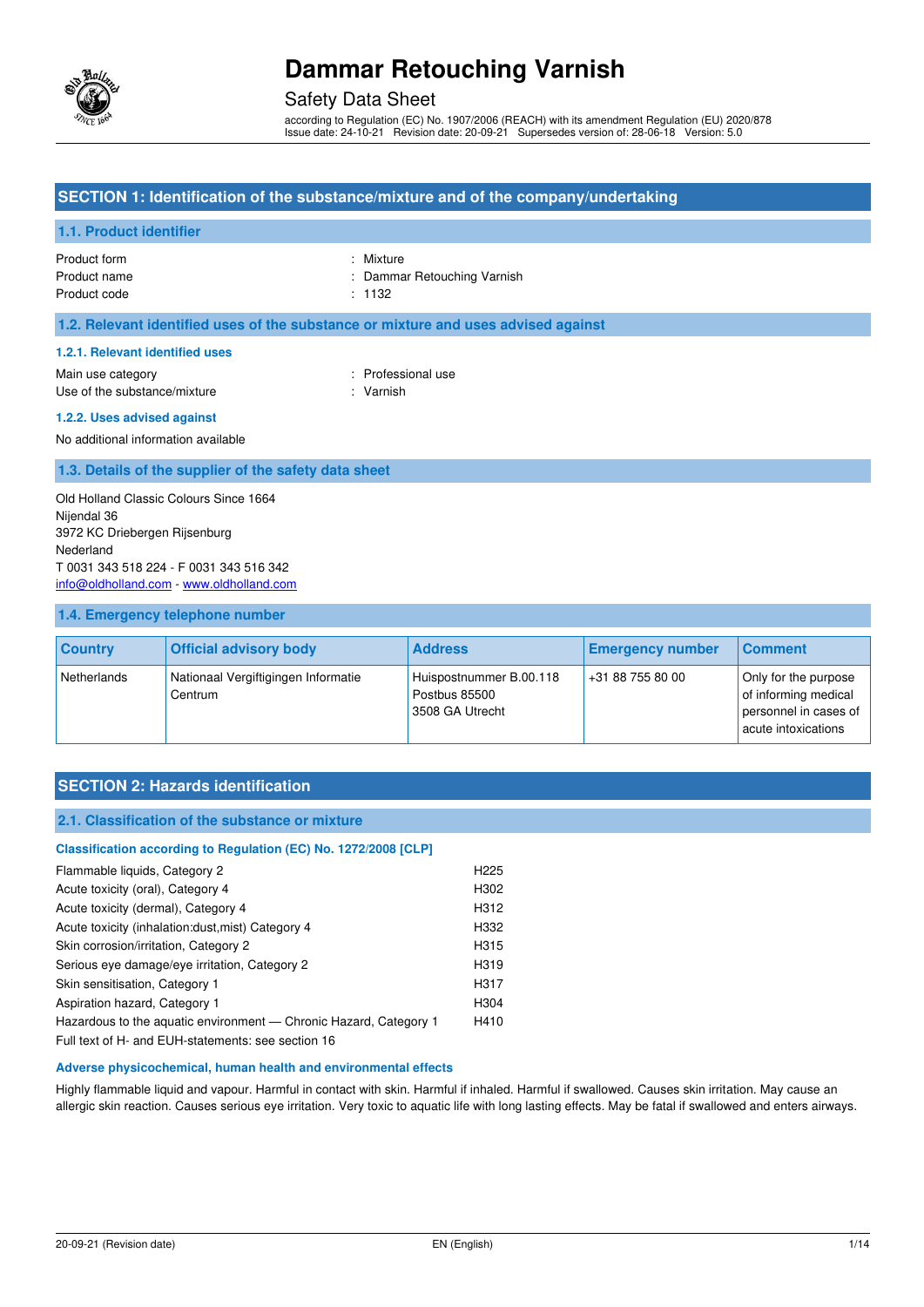## Safety Data Sheet

according to Regulation (EC) No. 1907/2006 (REACH) with its amendment Regulation (EU) 2020/878

## **2.2. Label elements**

| Labelling according to Regulation (EC) No. 1272/2008 [CLP] |                                                                                                                                    |  |  |
|------------------------------------------------------------|------------------------------------------------------------------------------------------------------------------------------------|--|--|
| Hazard pictograms (CLP)                                    |                                                                                                                                    |  |  |
| Signal word (CLP)                                          | GHS02<br>GHS07<br>GHS08<br>GHS09<br>Danger                                                                                         |  |  |
| Contains                                                   |                                                                                                                                    |  |  |
| Hazard statements (CLP)                                    | methanol, turpentine, oil                                                                                                          |  |  |
|                                                            | H225 - Highly flammable liquid and vapour.                                                                                         |  |  |
|                                                            | H302+H312+H332 - Harmful if swallowed, in contact with skin or if inhaled.<br>H304 - May be fatal if swallowed and enters airways. |  |  |
|                                                            | H315 - Causes skin irritation.                                                                                                     |  |  |
|                                                            |                                                                                                                                    |  |  |
|                                                            | H317 - May cause an allergic skin reaction.<br>H319 - Causes serious eye irritation.                                               |  |  |
|                                                            | H410 - Very toxic to aquatic life with long lasting effects.                                                                       |  |  |
| Precautionary statements (CLP)                             | P210 - Keep away from heat, hot surfaces, sparks, open flames and other ignition sources.                                          |  |  |
|                                                            | No smoking.                                                                                                                        |  |  |
|                                                            | P273 - Avoid release to the environment.                                                                                           |  |  |
|                                                            | P280 - Wear protective gloves/protective clothing/eye protection/face protection/hearing                                           |  |  |
|                                                            | protection.                                                                                                                        |  |  |
|                                                            | P301+P310+P331 - IF SWALLOWED: Immediately call a doctor, a POISON CENTER. Do                                                      |  |  |
|                                                            | NOT induce vomiting.                                                                                                               |  |  |
|                                                            | P321 - Specific treatment (see supplemental first aid instruction on this label).                                                  |  |  |
|                                                            | P391 - Collect spillage.                                                                                                           |  |  |
|                                                            |                                                                                                                                    |  |  |

#### **2.3. Other hazards**

This substance/mixture does not meet the PBT criteria of REACH regulation, annex XIII This substance/mixture does not meet the vPvB criteria of REACH regulation, annex XIII

## **SECTION 3: Composition/information on ingredients**

## **3.1. Substances**

#### Not applicable

### **3.2. Mixtures**

| <b>Name</b>                                                                           | <b>Product identifier</b>                                                                               | $\%$      | <b>Classification according to</b><br><b>Regulation (EC) No. 1272/2008</b><br>[CLP]                                                                                                                                                  |
|---------------------------------------------------------------------------------------|---------------------------------------------------------------------------------------------------------|-----------|--------------------------------------------------------------------------------------------------------------------------------------------------------------------------------------------------------------------------------------|
| turpentine, oil                                                                       | CAS-No.: 8006-64-2<br>EC-No.: 232-350-7<br>EC Index-No.: 650-002-00-6<br>REACH-no: 01-2119502456-<br>45 | $50 - 70$ | Flam. Lig. 3, H226<br>Acute Tox. 4 (Oral), H302<br>Acute Tox. 4 (Dermal), H312<br>Acute Tox. 4 (Inhalation), H332<br>Skin Irrit. 2, H315<br>Eye Irrit. 2, H319<br>Skin Sens. 1, H317<br>Asp. Tox. 1, H304<br>Aquatic Chronic 1, H410 |
| ethanol; ethyl alcohol<br>substance with national workplace exposure limit(s)<br>(NL) | CAS-No.: 64-17-5<br>EC-No.: 200-578-6<br>EC Index-No.: 603-002-00-5<br>REACH-no: 01-2119457610-<br>43   | $5 - 15$  | Flam. Lig. 2, H225                                                                                                                                                                                                                   |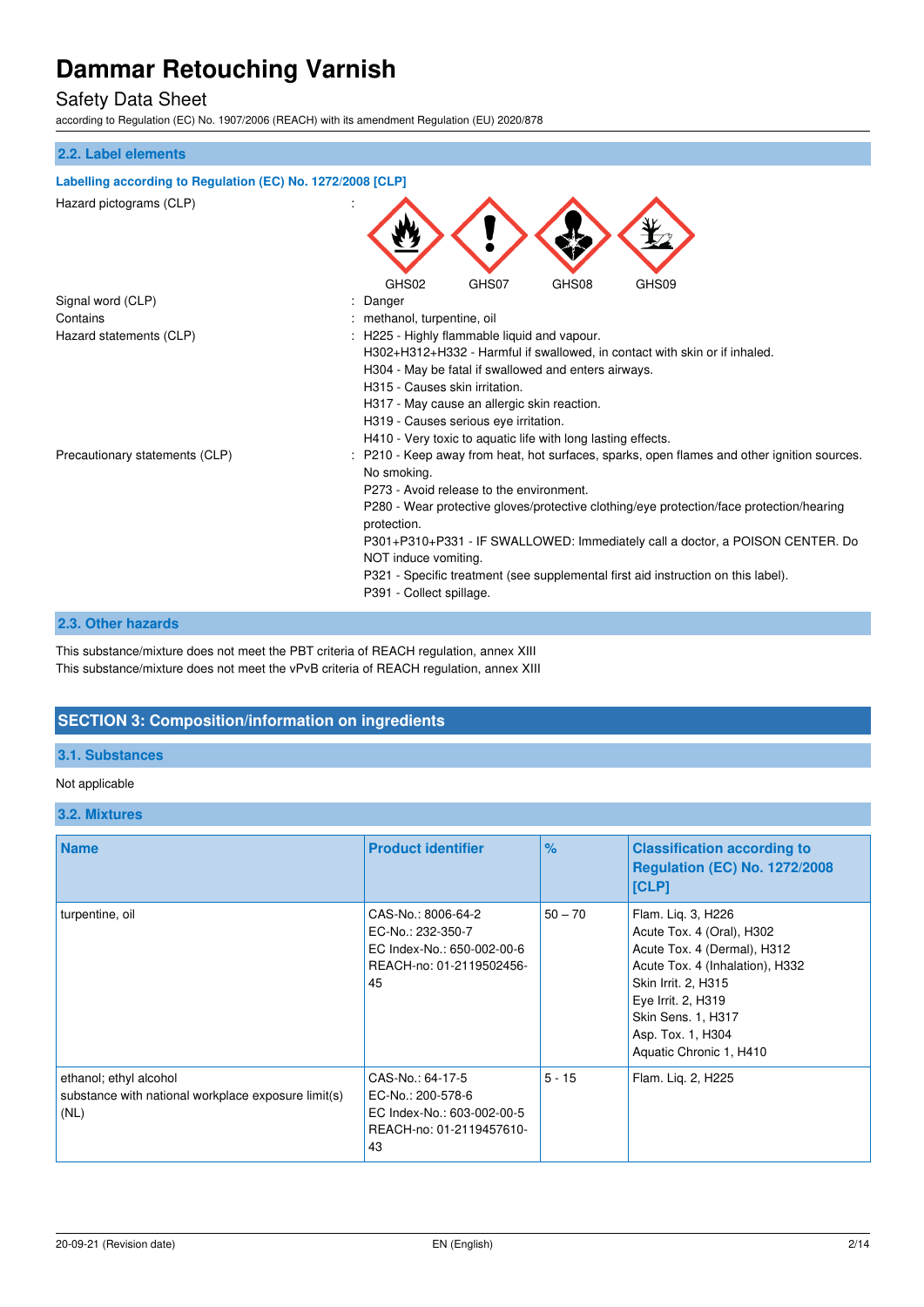## Safety Data Sheet

according to Regulation (EC) No. 1907/2006 (REACH) with its amendment Regulation (EU) 2020/878

| <b>Name</b>                                                                                                                                             | <b>Product identifier</b>                                                                             | %         | <b>Classification according to</b><br><b>Regulation (EC) No. 1272/2008</b><br><b>ICLP1</b>                                           |
|---------------------------------------------------------------------------------------------------------------------------------------------------------|-------------------------------------------------------------------------------------------------------|-----------|--------------------------------------------------------------------------------------------------------------------------------------|
| acetone; propan-2-one; propanone<br>substance with national workplace exposure limit(s)<br>(NL); substance with a Community workplace<br>exposure limit | CAS-No.: 67-64-1<br>EC-No.: 200-662-2<br>EC Index-No.: 606-001-00-8<br>REACH-no: 01-2119471330-<br>49 | $0.1 - 1$ | Flam. Lig. 2, H225<br>Eye Irrit. 2, H319<br>STOT SE 3, H336                                                                          |
| methanol<br>substance with national workplace exposure limit(s)<br>(NL); substance with a Community workplace<br>exposure limit                         | CAS-No.: 67-56-1<br>EC-No.: 200-659-6<br>EC Index-No.: 603-001-00-X<br>REACH-no: 01-2119433307-<br>44 | $0,1 - 1$ | Flam. Lig. 2, H225<br>Acute Tox. 3 (Oral), H301<br>Acute Tox. 3 (Dermal), H311<br>Acute Tox. 3 (Inhalation), H331<br>STOT SE 1, H370 |

| <b>Specific concentration limits:</b> |                                                                                                       |                                                                          |
|---------------------------------------|-------------------------------------------------------------------------------------------------------|--------------------------------------------------------------------------|
| <b>Name</b>                           | <b>Product identifier</b>                                                                             | <b>Specific concentration limits</b>                                     |
| methanol                              | CAS-No.: 67-56-1<br>EC-No.: 200-659-6<br>EC Index-No.: 603-001-00-X<br>REACH-no: 01-2119433307-<br>44 | $(3 \leq C < 10)$ STOT SE 2, H371<br>$(10 \leq C < 100)$ STOT SE 1, H370 |

Full text of H- and EUH-statements: see section 16

| <b>SECTION 4: First aid measures</b>                                            |                                                                                                                                                                                                          |
|---------------------------------------------------------------------------------|----------------------------------------------------------------------------------------------------------------------------------------------------------------------------------------------------------|
| 4.1. Description of first aid measures                                          |                                                                                                                                                                                                          |
| First-aid measures general                                                      | : Never give anything by mouth to an unconscious person. Do NOT induce vomiting. If<br>medical advice is needed, have product container or label at hand. Immediately call a<br>POISON CENTER or doctor. |
| First-aid measures after inhalation                                             | : Remove person to fresh air and keep comfortable for breathing. Give oxygen or artificial<br>respiration if necessary. Call a POISON CENTER/doctor if you feel unwell.                                  |
| First-aid measures after skin contact                                           | : Take off immediately all contaminated clothing. Gently wash with plenty of soap and water.<br>If skin irritation or rash occurs: Get medical advice/attention.                                         |
| First-aid measures after eye contact                                            | : Rinse cautiously with water for several minutes. Remove contact lenses, if present and easy<br>to do. Continue rinsing. If eye irritation persists: Get medical advice/attention.                      |
| First-aid measures after ingestion                                              | : Rinse mouth with water. Do NOT induce vomiting. Immediately call a POISON<br>CENTER/doctor.                                                                                                            |
| 4.2. Most important symptoms and effects, both acute and delayed                |                                                                                                                                                                                                          |
| Symptoms/effects after skin contact                                             | : Irritation. May cause an allergic skin reaction. Repeated exposure may cause skin dryness<br>or cracking.                                                                                              |
| Symptoms/effects after eye contact                                              | : Eye irritation.                                                                                                                                                                                        |
| Symptoms/effects after ingestion                                                | : Risk of lung oedema.                                                                                                                                                                                   |
| 4.3. Indication of any immediate medical attention and special treatment needed |                                                                                                                                                                                                          |

Treat symptomatically.

| <b>SECTION 5: Firefighting measures</b>                        |                                                                                              |
|----------------------------------------------------------------|----------------------------------------------------------------------------------------------|
| 5.1. Extinguishing media                                       |                                                                                              |
| Suitable extinguishing media<br>Unsuitable extinguishing media | : Foam. Dry powder. Sand. Water spray. Carbon dioxide.<br>: Do not use a heavy water stream. |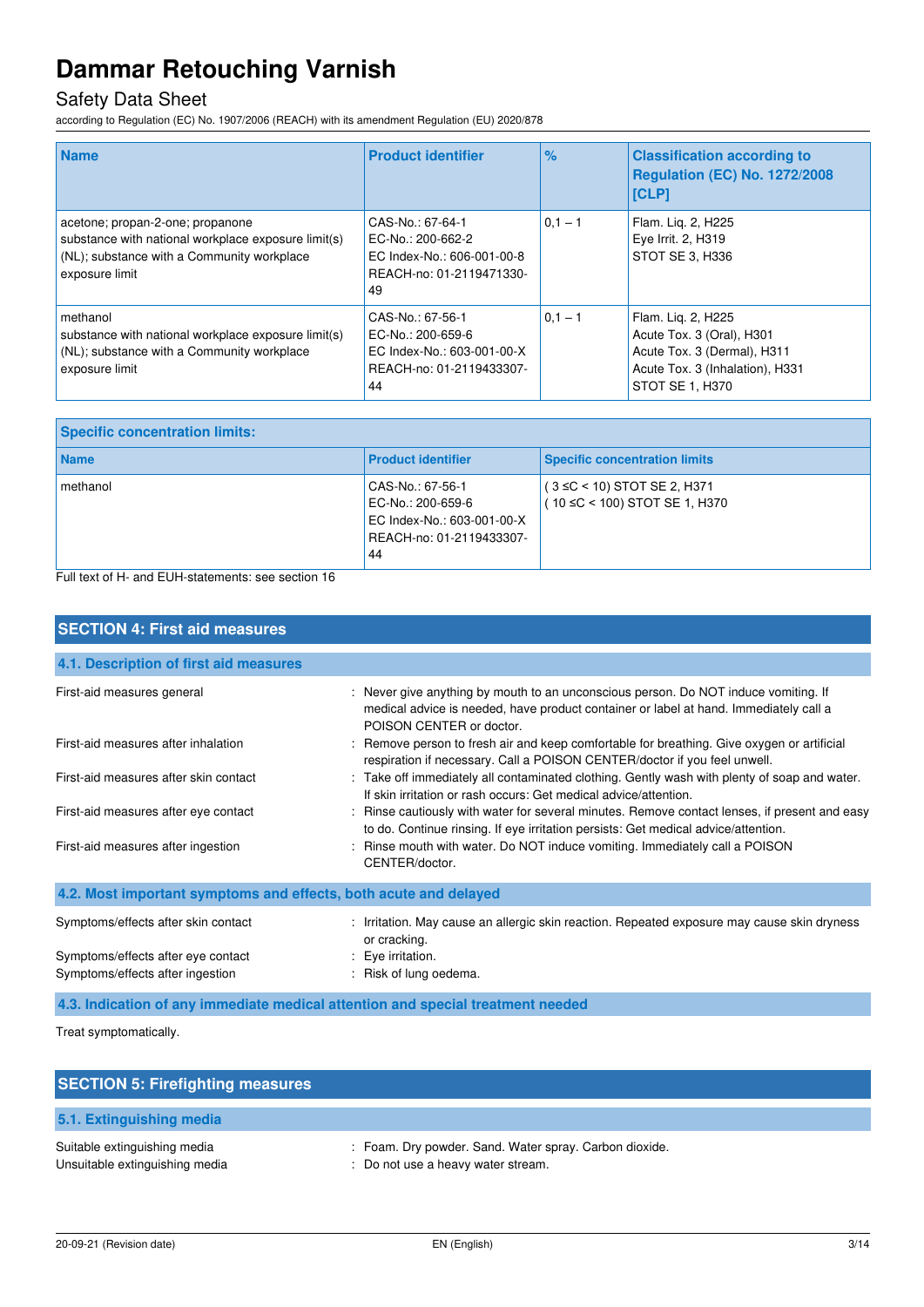## Safety Data Sheet

according to Regulation (EC) No. 1907/2006 (REACH) with its amendment Regulation (EU) 2020/878

| 5.2. Special hazards arising from the substance or mixture                          |                                                                                                                                             |  |
|-------------------------------------------------------------------------------------|---------------------------------------------------------------------------------------------------------------------------------------------|--|
| Fire hazard<br>Explosion hazard<br>Hazardous decomposition products in case of fire | : Highly flammable liquid and vapour.<br>: May form flammable/explosive vapour-air mixture.<br>: Toxic fumes may be released.               |  |
| 5.3. Advice for firefighters                                                        |                                                                                                                                             |  |
| Protection during firefighting                                                      | : Do not attempt to take action without suitable protective equipment. Self-contained<br>breathing apparatus. Complete protective clothing. |  |

| <b>SECTION 6: Accidental release measures</b>                            |                                                                                                                                                                                                        |
|--------------------------------------------------------------------------|--------------------------------------------------------------------------------------------------------------------------------------------------------------------------------------------------------|
| 6.1. Personal precautions, protective equipment and emergency procedures |                                                                                                                                                                                                        |
| 6.1.1. For non-emergency personnel                                       |                                                                                                                                                                                                        |
| Emergency procedures                                                     | : Ventilate spillage area. No open flames, no sparks, and no smoking. Avoid contact with<br>skin, eyes and clothing. Avoid breathing vapours, mist, spray.                                             |
| 6.1.2. For emergency responders                                          |                                                                                                                                                                                                        |
| Protective equipment                                                     | : Do not attempt to take action without suitable protective equipment. For further information<br>refer to section 8: "Exposure controls/personal protection".                                         |
| <b>6.2. Environmental precautions</b>                                    |                                                                                                                                                                                                        |
| Avoid release to the environment.                                        |                                                                                                                                                                                                        |
| 6.3. Methods and material for containment and cleaning up                |                                                                                                                                                                                                        |
| For containment<br>Methods for cleaning up<br>Other information          | : Collect spillage.<br>Take up liquid spill into absorbent material. Notify authorities if product enters sewers or<br>public waters.<br>Dispose of materials or solid residues at an authorized site. |
| 6.4. Reference to other sections                                         |                                                                                                                                                                                                        |

For further information refer to section 8 :" Exposure-controls/personal protection". Concerning disposal elimination after cleaning, see section 13.

| <b>SECTION 7: Handling and storage</b>                                                                                          |                                                                                                                                                                                                                                                                                                                                                                                                                                                                                                                                                                                                                                                                                                                                        |
|---------------------------------------------------------------------------------------------------------------------------------|----------------------------------------------------------------------------------------------------------------------------------------------------------------------------------------------------------------------------------------------------------------------------------------------------------------------------------------------------------------------------------------------------------------------------------------------------------------------------------------------------------------------------------------------------------------------------------------------------------------------------------------------------------------------------------------------------------------------------------------|
| 7.1. Precautions for safe handling                                                                                              |                                                                                                                                                                                                                                                                                                                                                                                                                                                                                                                                                                                                                                                                                                                                        |
| Precautions for safe handling<br>Hygiene measures                                                                               | : Keep away from heat, hot surfaces, sparks, open flames and other ignition sources. No<br>smoking. Ground/bond container and receiving equipment. Use only non-sparking tools.<br>Take precautionary measures against static discharge. Flammable vapours may<br>accumulate in the container. Use explosion-proof equipment. Wear personal protective<br>equipment. Do not get in eyes, on skin, or on clothing. Use only outdoors or in a well-<br>ventilated area. Avoid breathing vapours, mist, spray.<br>Wash contaminated clothing before reuse. Contaminated work clothing should not be<br>allowed out of the workplace. Do not eat, drink or smoke when using this product. Always<br>wash hands after handling the product. |
| 7.2. Conditions for safe storage, including any incompatibilities                                                               |                                                                                                                                                                                                                                                                                                                                                                                                                                                                                                                                                                                                                                                                                                                                        |
| <b>Technical measures</b><br>Storage conditions<br>Incompatible products<br>Incompatible materials<br>Heat and ignition sources | Explosion-free electrical equipment and lighting with earth. Ground/bond container and<br>receiving equipment.<br>Store in a well-ventilated place. Keep cool. Keep container tightly closed. Store locked up.<br>Strong alkalis. Strong acids.<br>: Keep away from ignition sources (including static discharges).<br>: Keep away from heat and direct sunlight. ignition sources.                                                                                                                                                                                                                                                                                                                                                    |
| 7.3. Specific end use(s)                                                                                                        |                                                                                                                                                                                                                                                                                                                                                                                                                                                                                                                                                                                                                                                                                                                                        |

No additional information available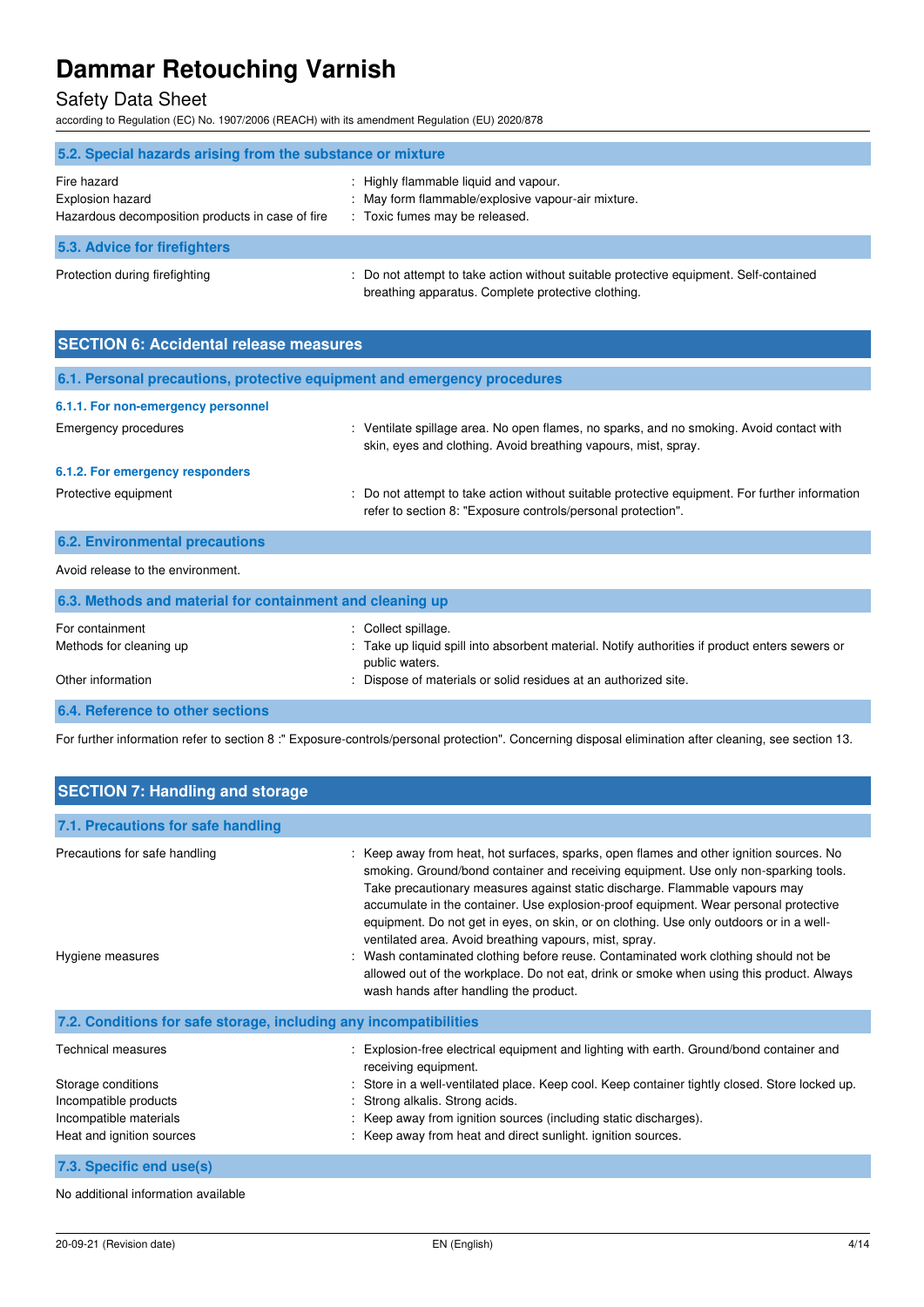## Safety Data Sheet

according to Regulation (EC) No. 1907/2006 (REACH) with its amendment Regulation (EU) 2020/878

## **SECTION 8: Exposure controls/personal protection**

### **8.1. Control parameters**

### **8.1.1 National occupational exposure and biological limit values**

| ethanol; ethyl alcohol (64-17-5)                          |                                                                                                                                                                                                                                                                                                                                                                                         |
|-----------------------------------------------------------|-----------------------------------------------------------------------------------------------------------------------------------------------------------------------------------------------------------------------------------------------------------------------------------------------------------------------------------------------------------------------------------------|
| <b>Netherlands - Occupational Exposure Limits</b>         |                                                                                                                                                                                                                                                                                                                                                                                         |
| Local name                                                | Ethanol                                                                                                                                                                                                                                                                                                                                                                                 |
| TGG-8u (OEL TWA)                                          | $260$ mg/m <sup>3</sup>                                                                                                                                                                                                                                                                                                                                                                 |
| TGG-15min (OEL STEL)                                      | 1900 mg/m <sup>3</sup>                                                                                                                                                                                                                                                                                                                                                                  |
| Remark                                                    | Kankerverwekkende stof. H (Huidopname) Stoffen die relatief gemakkelijk door de huid<br>kunnen worden opgenomen, hetgeen een substantiële bijdrage kan betekenen aan de<br>totale inwendige blootstelling, hebben in de lijst een H-aanduiding. Bij deze stoffen moeten<br>naast maatregelen tegen inademing ook adequate maatregelen ter voorkoming van<br>huidcontact worden genomen. |
| Regulatory reference                                      | Arbeidsomstandighedenregeling 2021                                                                                                                                                                                                                                                                                                                                                      |
| acetone; propan-2-one; propanone (67-64-1)                |                                                                                                                                                                                                                                                                                                                                                                                         |
| <b>EU - Indicative Occupational Exposure Limit (IOEL)</b> |                                                                                                                                                                                                                                                                                                                                                                                         |
| Local name                                                | Acetone                                                                                                                                                                                                                                                                                                                                                                                 |
| <b>IOEL TWA</b>                                           | 1210 mg/m <sup>3</sup>                                                                                                                                                                                                                                                                                                                                                                  |
| IOEL TWA [ppm]                                            | 500 ppm                                                                                                                                                                                                                                                                                                                                                                                 |
| Regulatory reference                                      | COMMISSION DIRECTIVE 2000/39/EC                                                                                                                                                                                                                                                                                                                                                         |
| <b>Netherlands - Occupational Exposure Limits</b>         |                                                                                                                                                                                                                                                                                                                                                                                         |
| Local name                                                | Aceton                                                                                                                                                                                                                                                                                                                                                                                  |
| TGG-8u (OEL TWA)                                          | 1210 mg/m <sup>3</sup>                                                                                                                                                                                                                                                                                                                                                                  |
| TGG-15min (OEL STEL)                                      | 2420 mg/m <sup>3</sup>                                                                                                                                                                                                                                                                                                                                                                  |
| Regulatory reference                                      | Arbeidsomstandighedenregeling 2021                                                                                                                                                                                                                                                                                                                                                      |
| methanol (67-56-1)                                        |                                                                                                                                                                                                                                                                                                                                                                                         |
| <b>EU - Indicative Occupational Exposure Limit (IOEL)</b> |                                                                                                                                                                                                                                                                                                                                                                                         |
| Local name                                                | Methanol                                                                                                                                                                                                                                                                                                                                                                                |
| <b>IOEL TWA</b>                                           | $260$ mg/m <sup>3</sup>                                                                                                                                                                                                                                                                                                                                                                 |
| IOEL TWA [ppm]                                            | 200 ppm                                                                                                                                                                                                                                                                                                                                                                                 |
| Remark                                                    | Skin                                                                                                                                                                                                                                                                                                                                                                                    |
| Regulatory reference                                      | COMMISSION DIRECTIVE 2006/15/EC                                                                                                                                                                                                                                                                                                                                                         |
| <b>Netherlands - Occupational Exposure Limits</b>         |                                                                                                                                                                                                                                                                                                                                                                                         |
| Local name                                                | Methanol                                                                                                                                                                                                                                                                                                                                                                                |
| TGG-8u (OEL TWA)                                          | 133 mg/m $3$                                                                                                                                                                                                                                                                                                                                                                            |
| Remark                                                    | H (Huidopname) Stoffen die relatief gemakkelijk door de huid kunnen worden opgenomen,<br>hetgeen een substantiële bijdrage kan betekenen aan de totale inwendige blootstelling,<br>hebben in de lijst een H-aanduiding. Bij deze stoffen moeten naast maatregelen tegen<br>inademing ook adequate maatregelen ter voorkoming van huidcontact worden genomen.                            |
| Regulatory reference                                      | Arbeidsomstandighedenregeling 2021                                                                                                                                                                                                                                                                                                                                                      |

### **8.1.2. Recommended monitoring procedures**

No additional information available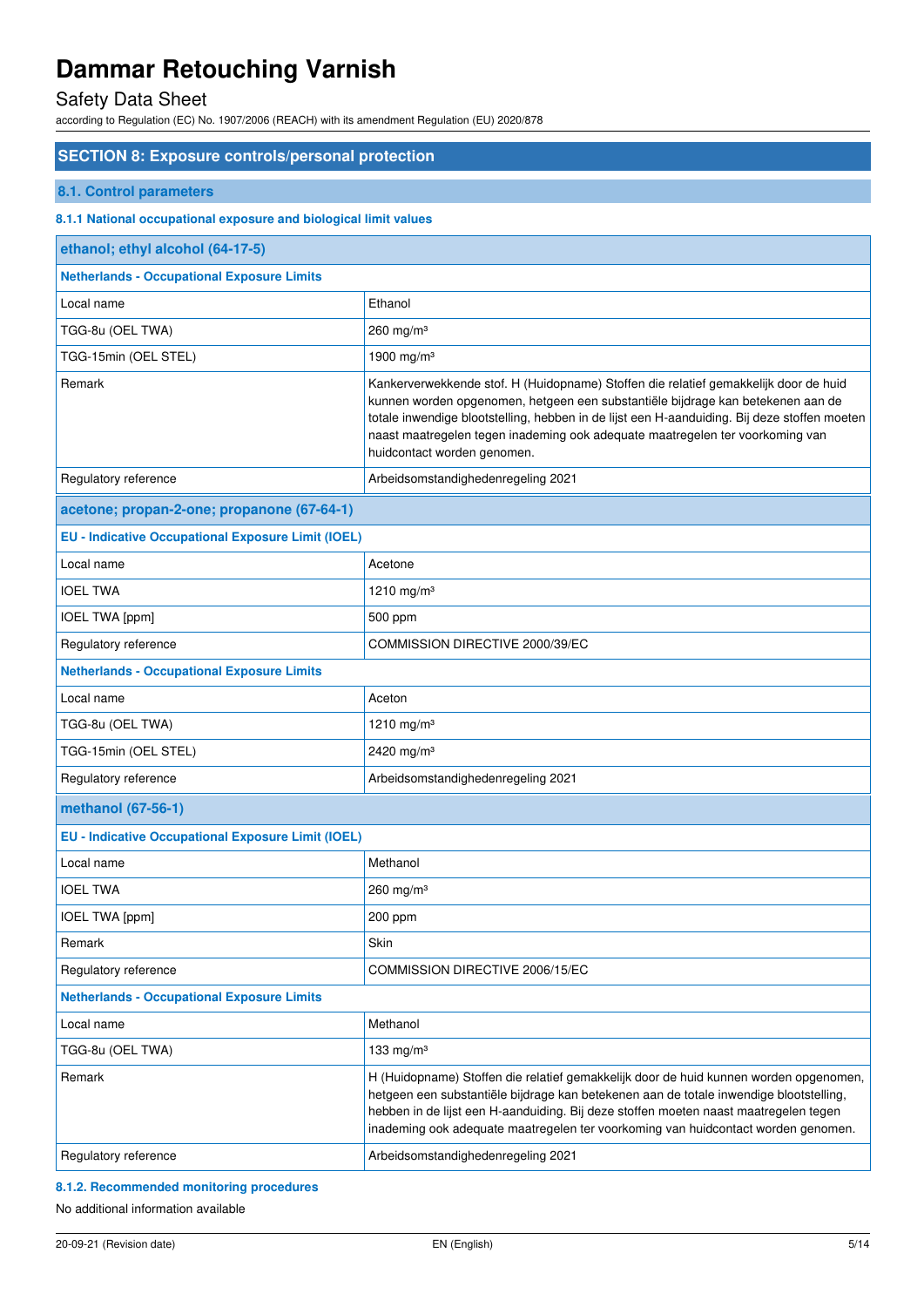## Safety Data Sheet

according to Regulation (EC) No. 1907/2006 (REACH) with its amendment Regulation (EU) 2020/878

#### **8.1.3. Air contaminants formed**

No additional information available

#### **8.1.4. DNEL and PNEC**

No additional information available

#### **8.1.5. Control banding**

No additional information available

#### **8.2. Exposure controls**

#### **8.2.1. Appropriate engineering controls**

#### **Appropriate engineering controls:**

Ensure good ventilation of the work station.

#### **8.2.2. Personal protection equipment**

#### **Personal protective equipment:**

Breathing equipment. Safety glasses. Gloves. Protective clothing.

#### **Personal protective equipment symbol(s):**



#### **8.2.2.1. Eye and face protection**

**Eye protection:**  Safety glasses. EN 166

#### **8.2.2.2. Skin protection**

#### **Skin and body protection:**

Wear suitable protective clothing. CEN : EN 340; EN 369; EN 465

#### **Hand protection:**

Wear suitable gloves resistant to chemical penetration. Chemical resistant gloves (according to European standard NF EN 374 or equivalent)

| <b>Hand protection</b>                |                                                  |                        |                |                    |                   |
|---------------------------------------|--------------------------------------------------|------------------------|----------------|--------------------|-------------------|
| Type                                  | <b>Material</b>                                  | <b>Permeation</b>      | Thickness (mm) | <b>Penetration</b> | <b>Standard</b>   |
| Reusable gloves,<br>Disposable gloves | Polyvinylchloride (PVC),<br>Nitrile rubber (NBR) | $6$ ( $>$ 480 minutes) | ≥0.11          |                    | <b>EN ISO 374</b> |

#### **8.2.2.3. Respiratory protection**

#### **Respiratory protection:**

Wear respiratory protection. EN 143

| <b>Respiratory protection</b> |                    |                                                       |          |  |
|-------------------------------|--------------------|-------------------------------------------------------|----------|--|
| <b>Device</b>                 | <b>Filter type</b> | <b>Condition</b>                                      | Standard |  |
| Approved respirator           | Type P1            | Vapour protection, Protection for<br>Liquid particles | I EN 143 |  |

#### **8.2.2.4. Thermal hazards**

No additional information available

#### **8.2.3. Environmental exposure controls**

#### **Environmental exposure controls:**

Avoid release to the environment.

#### **Other information:**

Do not eat, drink or smoke during use.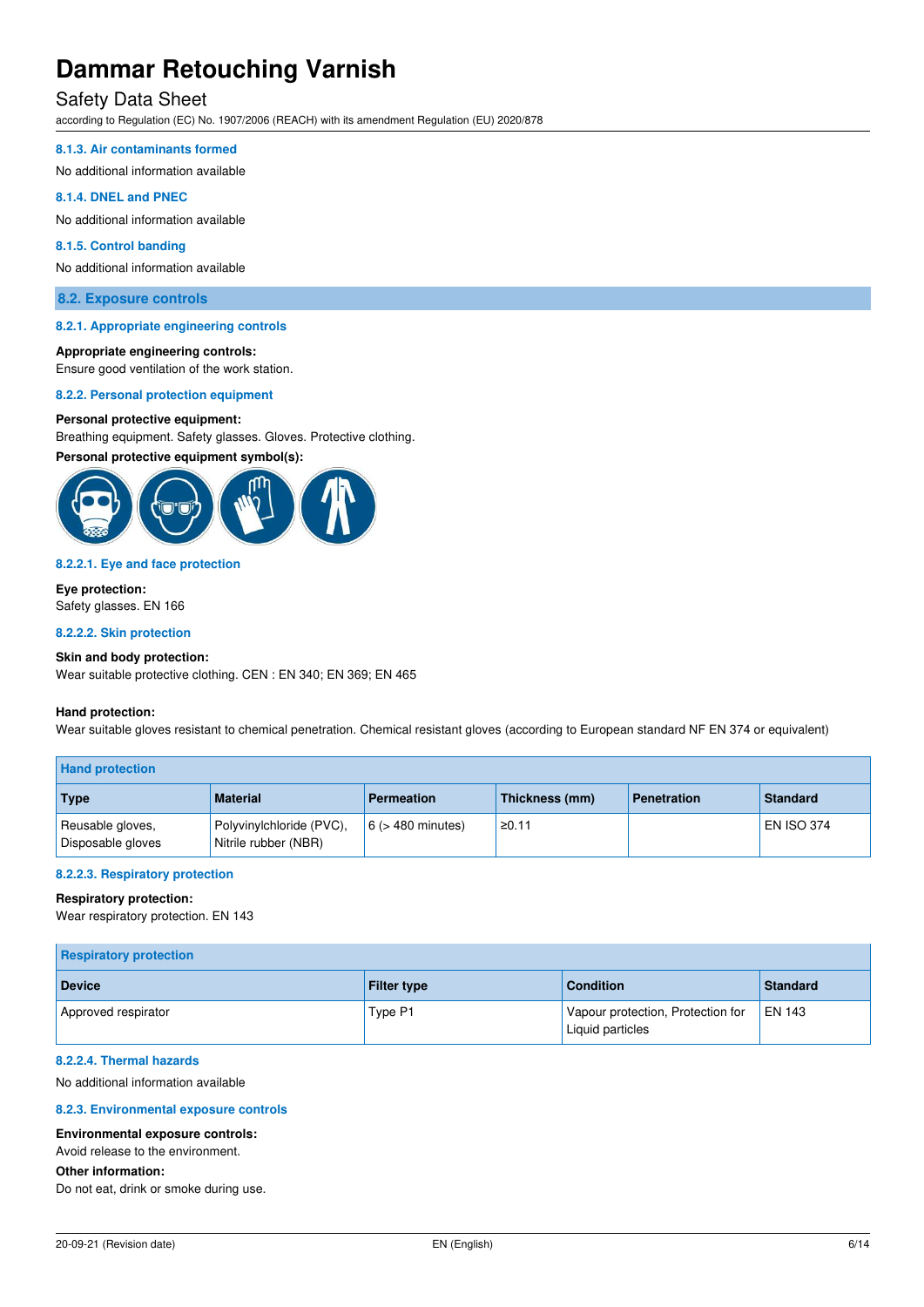## Safety Data Sheet

according to Regulation (EC) No. 1907/2006 (REACH) with its amendment Regulation (EU) 2020/878

| <b>SECTION 9: Physical and chemical properties</b>         |                                     |  |
|------------------------------------------------------------|-------------------------------------|--|
| 9.1. Information on basic physical and chemical properties |                                     |  |
| Physical state                                             | : Liquid                            |  |
| Colour                                                     | Colourless.                         |  |
| Odour                                                      | characteristic.                     |  |
| Odour threshold                                            | No data available                   |  |
| рH                                                         | No data available                   |  |
| Relative evaporation rate (butylacetate=1)                 | No data available                   |  |
| Melting point                                              | No data available                   |  |
| Freezing point                                             | No data available                   |  |
| Boiling point                                              | No data available                   |  |
| Flash point                                                | No data available                   |  |
| Auto-ignition temperature                                  | No data available                   |  |
| Decomposition temperature                                  | No data available                   |  |
| Flammability (solid, gas)                                  | Highly flammable liquid and vapour. |  |
| Vapour pressure                                            | No data available                   |  |
| Relative vapour density at 20 °C                           | No data available                   |  |
| Relative density                                           | No data available                   |  |
| Solubility                                                 | No data available                   |  |
| Partition coefficient n-octanol/water (Log Pow)            | No data available                   |  |
| Viscosity, kinematic                                       | No data available                   |  |
| Viscosity, dynamic                                         | No data available                   |  |
| Explosive properties                                       | No data available                   |  |
| Oxidising properties                                       | No data available                   |  |
| <b>Explosive limits</b>                                    | No data available                   |  |

### **9.2. Other information**

No additional information available

## **SECTION 10: Stability and reactivity**

## **10.1. Reactivity**

Highly flammable liquid and vapour.

**10.2. Chemical stability** 

May form flammable/explosive vapour-air mixture.

**10.3. Possibility of hazardous reactions** 

No additional information available

**10.4. Conditions to avoid** 

Avoid contact with hot surfaces. Heat. No flames, no sparks. Eliminate all sources of ignition.

### **10.5. Incompatible materials**

Strong alkalis. Strong acids.

**10.6. Hazardous decomposition products** 

fume. Carbon oxides (CO, CO2). May release flammable gases.

| <b>SECTION 11: Toxicological information</b>                                    |                                                                                                |  |
|---------------------------------------------------------------------------------|------------------------------------------------------------------------------------------------|--|
| 11.1 Information on toxicological effects                                       |                                                                                                |  |
| Acute toxicity (oral)<br>Acute toxicity (dermal)<br>Acute toxicity (inhalation) | : Harmful if swallowed.<br>: Harmful in contact with skin.<br>$\therefore$ Harmful if inhaled. |  |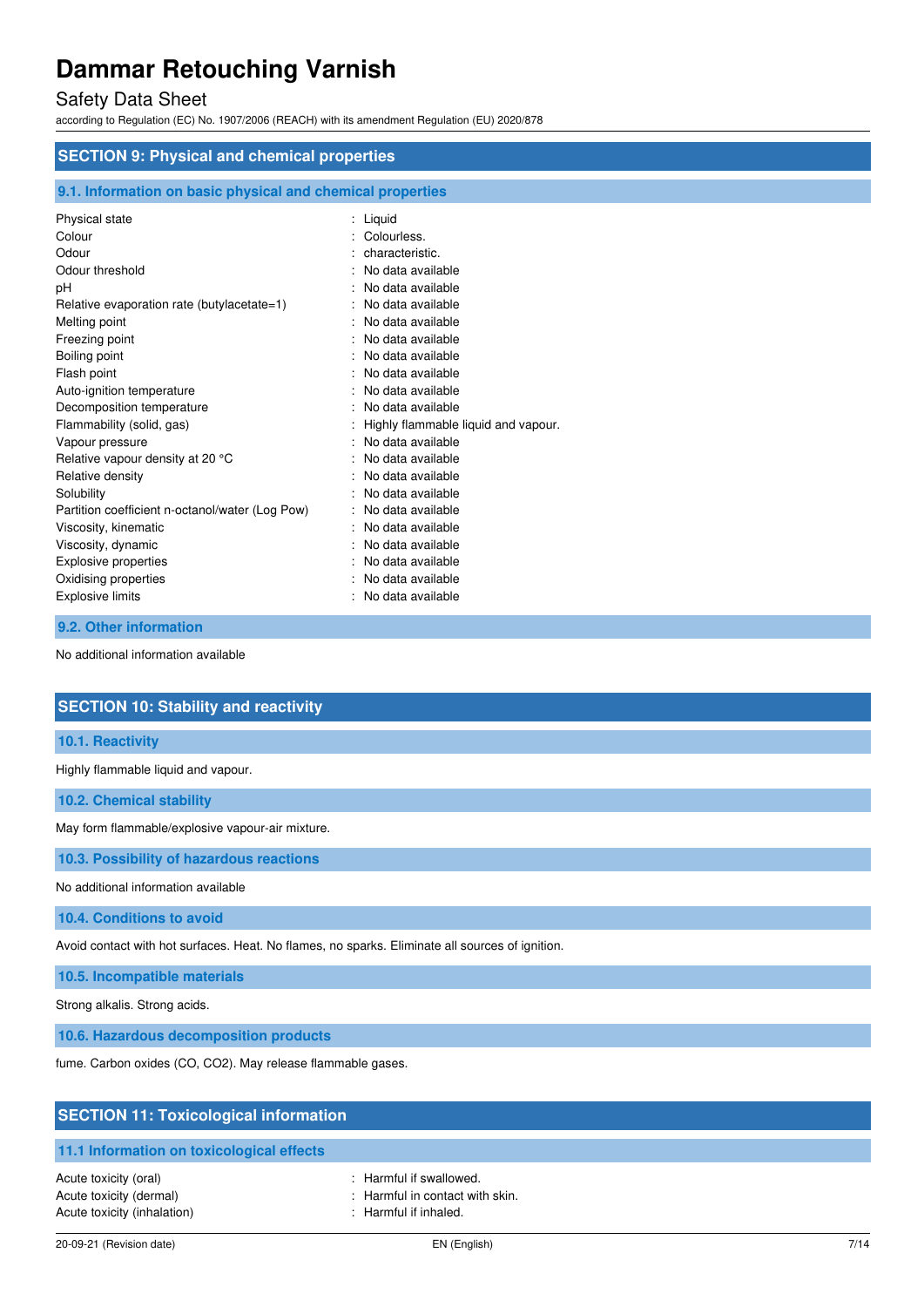## Safety Data Sheet

according to Regulation (EC) No. 1907/2006 (REACH) with its amendment Regulation (EU) 2020/878

| <b>Dammar Retouching Varnish</b>           |                                               |
|--------------------------------------------|-----------------------------------------------|
| ATE CLP (oral)                             | 714,286 mg/kg bodyweight                      |
| ATE CLP (dermal)                           | 1601,942 mg/kg bodyweight                     |
| ATE CLP (dust, mist)                       | 2,206 mg/l/4h                                 |
| ethanol; ethyl alcohol (64-17-5)           |                                               |
| LD50 oral rat                              | 6200 mg/kg                                    |
| LD50 dermal rabbit                         | 20000 mg/kg                                   |
| LC50 Inhalation - Rat (Vapours)            | 95,6 mg/l/4h                                  |
| Skin corrosion/irritation                  | Causes skin irritation.                       |
| Serious eye damage/irritation              | Causes serious eye irritation.                |
| Respiratory or skin sensitisation          | May cause an allergic skin reaction.          |
| Germ cell mutagenicity                     | Not classified                                |
| Carcinogenicity                            | Not classified                                |
| Reproductive toxicity                      | Not classified                                |
| STOT-single exposure                       | Not classified                                |
| acetone; propan-2-one; propanone (67-64-1) |                                               |
| STOT-single exposure                       | May cause drowsiness or dizziness.            |
| methanol (67-56-1)                         |                                               |
| STOT-single exposure                       | Causes damage to organs.                      |
| STOT-repeated exposure                     | Not classified                                |
| Aspiration hazard                          | May be fatal if swallowed and enters airways. |
| Other information                          | Risk of aspiration pneumonia                  |

| <b>SECTION 12: Ecological information</b>                                                                                                        |                                                                                                                                   |
|--------------------------------------------------------------------------------------------------------------------------------------------------|-----------------------------------------------------------------------------------------------------------------------------------|
| 12.1. Toxicity                                                                                                                                   |                                                                                                                                   |
| Ecology - general<br>Hazardous to the aquatic environment, short-term<br>(acute)<br>Hazardous to the aquatic environment, long-term<br>(chronic) | : Toxic to aquatic life with long lasting effects.<br>: Not classified<br>: Very toxic to aquatic life with long lasting effects. |
| ethanol; ethyl alcohol (64-17-5)                                                                                                                 |                                                                                                                                   |
| LC50 - Fish [1]                                                                                                                                  | 8140 mg/l 48 h                                                                                                                    |
| EC50 - Crustacea [1]                                                                                                                             | 9268 - 14221 mg/l 48 h                                                                                                            |
| EC50 - Crustacea [2]                                                                                                                             | 65 mg/l 72 h                                                                                                                      |
| ErC50 algae                                                                                                                                      | 1450 mg/l 8 d                                                                                                                     |
| 12.2. Persistence and degradability                                                                                                              |                                                                                                                                   |
| ethanol; ethyl alcohol (64-17-5)                                                                                                                 |                                                                                                                                   |
| Biochemical oxygen demand (BOD)                                                                                                                  | $0,9 - 1,67$ g O <sub>2</sub> /g substance                                                                                        |
| BOD (% of ThOD)                                                                                                                                  | 94 % ThOD                                                                                                                         |
| 12.3. Bioaccumulative potential                                                                                                                  |                                                                                                                                   |

No additional information available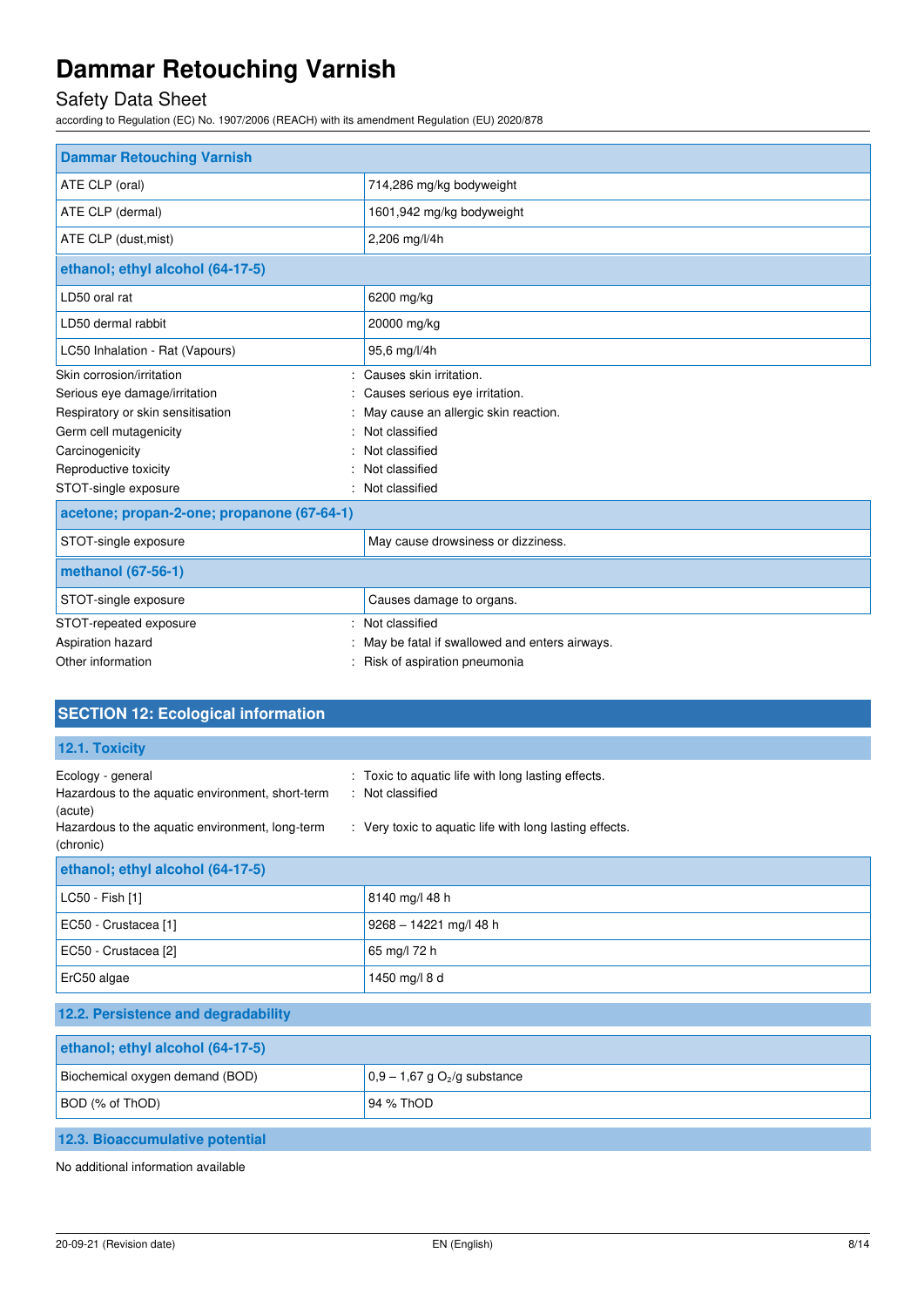## Safety Data Sheet

according to Regulation (EC) No. 1907/2006 (REACH) with its amendment Regulation (EU) 2020/878

## **12.4. Mobility in soil**

#### No additional information available

| 12.5. Results of PBT and vPvB assessment                                               |
|----------------------------------------------------------------------------------------|
| <b>Dammar Retouching Varnish</b>                                                       |
| This substance/mixture does not meet the PBT criteria of REACH regulation, annex XIII  |
| This substance/mixture does not meet the vPvB criteria of REACH regulation, annex XIII |
|                                                                                        |

**12.6. Other adverse effects** 

No additional information available

| <b>SECTION 13: Disposal considerations</b>        |                                                                                                                                                                                         |
|---------------------------------------------------|-----------------------------------------------------------------------------------------------------------------------------------------------------------------------------------------|
| 13.1. Waste treatment methods                     |                                                                                                                                                                                         |
| Waste treatment methods<br>Additional information | : Dispose of contents/container in accordance with licensed collector's sorting instructions.<br>: Flammable vapours may accumulate in the container. Handle empty containers with care |
| Ecology - waste materials                         | because residual vapours are flammable.<br>: Avoid release to the environment.                                                                                                          |

## **SECTION 14: Transport information**

#### In accordance with ADR / IMDG / IATA / ADN / RID

| <b>ADR</b>                                                                                                                                                   | <b>IMDG</b>                                                                    | <b>IATA</b>                                                                                         | <b>ADN</b>                                                                                                                    | <b>RID</b>                                                                                                                    |
|--------------------------------------------------------------------------------------------------------------------------------------------------------------|--------------------------------------------------------------------------------|-----------------------------------------------------------------------------------------------------|-------------------------------------------------------------------------------------------------------------------------------|-------------------------------------------------------------------------------------------------------------------------------|
| 14.1. UN number                                                                                                                                              |                                                                                |                                                                                                     |                                                                                                                               |                                                                                                                               |
| <b>UN 1263</b>                                                                                                                                               | <b>UN 1263</b>                                                                 | <b>UN 1263</b>                                                                                      | <b>UN 1263</b>                                                                                                                | <b>UN 1263</b>                                                                                                                |
| 14.2. UN proper shipping name                                                                                                                                |                                                                                |                                                                                                     |                                                                                                                               |                                                                                                                               |
| PAINT / PAINT RELATED<br>MATERIAL (CONTAINS;<br>ethanol, ethyl alcohol)                                                                                      | <b>PAINT RELATED</b><br>MATERIAL (CONTAINS;<br>ethanol, ethyl alcohol)         | Paint (CONTAINS ;<br>ethanol, ethyl alcohol)                                                        | <b>PAINT RELATED</b><br>MATERIAL (CONTAINS;<br>ethanol, ethyl alcohol)                                                        | <b>PAINT RELATED</b><br>MATERIAL (CONTAINS;<br>ethanol, ethyl alcohol)                                                        |
| <b>Transport document description</b>                                                                                                                        |                                                                                |                                                                                                     |                                                                                                                               |                                                                                                                               |
| UN 1263 PAINT / PAINT<br><b>RELATED MATERIAL</b><br>(CONTAINS; ethanol, ethyl<br>alcohol), $3$ , II, $(D/E)$ ,<br><b>ENVIRONMENTALLY</b><br><b>HAZARDOUS</b> | UN 1263 PAINT RELATED<br>MATERIAL (CONTAINS;<br>ethanol, ethyl alcohol), 3, II | UN 1263 Paint (CONTAINS<br>; ethanol, ethyl alcohol), 3,<br>II, ENVIRONMENTALLY<br><b>HAZARDOUS</b> | UN 1263 PAINT RELATED<br>MATERIAL (CONTAINS;<br>ethanol, ethyl alcohol), 3, II,<br><b>ENVIRONMENTALLY</b><br><b>HAZARDOUS</b> | UN 1263 PAINT RELATED<br>MATERIAL (CONTAINS;<br>ethanol, ethyl alcohol), 3, II,<br><b>ENVIRONMENTALLY</b><br><b>HAZARDOUS</b> |
| 14.3. Transport hazard class(es)                                                                                                                             |                                                                                |                                                                                                     |                                                                                                                               |                                                                                                                               |
| 3                                                                                                                                                            | 3                                                                              | 3                                                                                                   | 3                                                                                                                             | 3                                                                                                                             |
|                                                                                                                                                              |                                                                                |                                                                                                     |                                                                                                                               |                                                                                                                               |
| 14.4. Packing group                                                                                                                                          |                                                                                |                                                                                                     |                                                                                                                               |                                                                                                                               |
| $\mathbf{II}$                                                                                                                                                | Ш                                                                              | $\mathsf{II}$                                                                                       | Ш                                                                                                                             | $\mathbf{II}$                                                                                                                 |
| <b>14.5. Environmental hazards</b>                                                                                                                           |                                                                                |                                                                                                     |                                                                                                                               |                                                                                                                               |
| Dangerous for the<br>environment: Yes                                                                                                                        | Dangerous for the<br>environment: Yes<br>Marine pollutant: No                  | Dangerous for the<br>environment: Yes                                                               | Dangerous for the<br>environment: Yes                                                                                         | Dangerous for the<br>environment: Yes                                                                                         |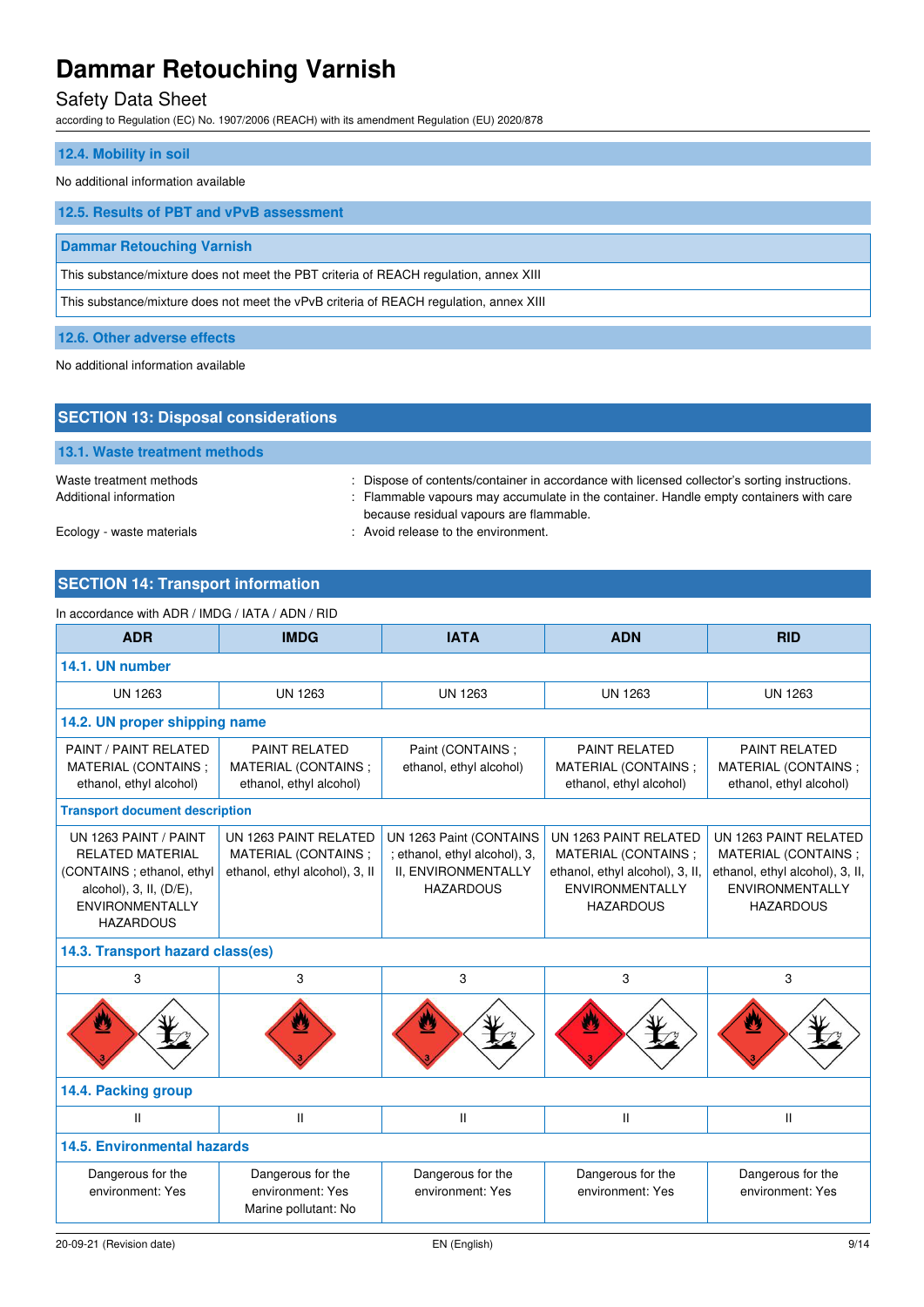## Safety Data Sheet

according to Regulation (EC) No. 1907/2006 (REACH) with its amendment Regulation (EU) 2020/878

| <b>ADR</b>                                                   | <b>IMDG</b>              | <b>IATA</b>                                            | <b>ADN</b> | <b>RID</b> |  |
|--------------------------------------------------------------|--------------------------|--------------------------------------------------------|------------|------------|--|
| No supplementary information available                       |                          |                                                        |            |            |  |
| 14.6. Special precautions for user                           |                          |                                                        |            |            |  |
| <b>Overland transport</b>                                    |                          |                                                        |            |            |  |
| Classification code (ADR)                                    | $\div$ F1                |                                                        |            |            |  |
| Special provisions (ADR)                                     |                          | : 163, 367, 640D, 650                                  |            |            |  |
| Limited quantities (ADR)                                     | $\therefore$ 51          |                                                        |            |            |  |
| Excepted quantities (ADR)                                    | E2                       |                                                        |            |            |  |
| Packing instructions (ADR)                                   |                          | : P001, IBC02, R001                                    |            |            |  |
| Special packing provisions (ADR)                             | : PP1                    |                                                        |            |            |  |
| Mixed packing provisions (ADR)                               | : MP19                   |                                                        |            |            |  |
| Portable tank and bulk container instructions (ADR)          | : T4                     |                                                        |            |            |  |
| Portable tank and bulk container special provisions<br>(ADR) |                          | : TP1, TP8, TP28                                       |            |            |  |
| Tank code (ADR)                                              | $:$ LGBF                 |                                                        |            |            |  |
| Vehicle for tank carriage                                    | $:$ FL                   |                                                        |            |            |  |
| Transport category (ADR)                                     | : 2                      |                                                        |            |            |  |
| Special provisions for carriage - Operation (ADR)            | : S2, S20                |                                                        |            |            |  |
| Hazard identification number (Kemler No.)                    | $\therefore$ 33          |                                                        |            |            |  |
| Orange plates                                                |                          |                                                        |            |            |  |
|                                                              |                          | 33<br>263                                              |            |            |  |
| Tunnel restriction code (ADR)                                | : D/E                    |                                                        |            |            |  |
| <b>Transport by sea</b>                                      |                          |                                                        |            |            |  |
| Special provisions (IMDG)                                    |                          | : 163, 367                                             |            |            |  |
| Limited quantities (IMDG)                                    | : 5L                     |                                                        |            |            |  |
| Excepted quantities (IMDG)                                   | E2                       |                                                        |            |            |  |
| Packing instructions (IMDG)                                  | : P001                   |                                                        |            |            |  |
| Special packing provisions (IMDG)                            | : PP1                    |                                                        |            |            |  |
| IBC packing instructions (IMDG)                              | : IBC02                  |                                                        |            |            |  |
| Tank instructions (IMDG)                                     | : T4                     |                                                        |            |            |  |
| Tank special provisions (IMDG)                               |                          | : TP1, TP8, TP28                                       |            |            |  |
| EmS-No. (Fire)                                               | $:$ F-E                  |                                                        |            |            |  |
| EmS-No. (Spillage)                                           | $: S-E$                  |                                                        |            |            |  |
| Stowage category (IMDG)                                      | $\therefore$ B           |                                                        |            |            |  |
| Properties and observations (IMDG)                           |                          | : Miscibility with water depends upon the composition. |            |            |  |
| MFAG-No                                                      |                          | : 127;128                                              |            |            |  |
| Air transport                                                |                          |                                                        |            |            |  |
| PCA Excepted quantities (IATA)                               | $\therefore$ E2          |                                                        |            |            |  |
| PCA Limited quantities (IATA)                                | : Y341                   |                                                        |            |            |  |
| PCA limited quantity max net quantity (IATA)                 | : 1L                     |                                                        |            |            |  |
| PCA packing instructions (IATA)                              | : 353                    |                                                        |            |            |  |
| PCA max net quantity (IATA)                                  | : 5L                     |                                                        |            |            |  |
| CAO packing instructions (IATA)                              |                          | : 364                                                  |            |            |  |
| CAO max net quantity (IATA)                                  |                          | : 60L                                                  |            |            |  |
| Special provisions (IATA)                                    |                          | : A3, A72, A192                                        |            |            |  |
| ERG code (IATA)                                              | : 3L                     |                                                        |            |            |  |
| Inland waterway transport                                    |                          |                                                        |            |            |  |
| Classification code (ADN)                                    | : F1                     |                                                        |            |            |  |
| Special provisions (ADN)                                     |                          | : 163, 367, 640C, 650                                  |            |            |  |
| Limited quantities (ADN)                                     | : 5L                     |                                                        |            |            |  |
| Excepted quantities (ADN)                                    | E2                       |                                                        |            |            |  |
| Equipment required (ADN)                                     |                          | $:$ PP, EX, A                                          |            |            |  |
| Ventilation (ADN)                                            | : VE01<br>$\therefore$ 1 |                                                        |            |            |  |
| Number of blue cones/lights (ADN)                            |                          |                                                        |            |            |  |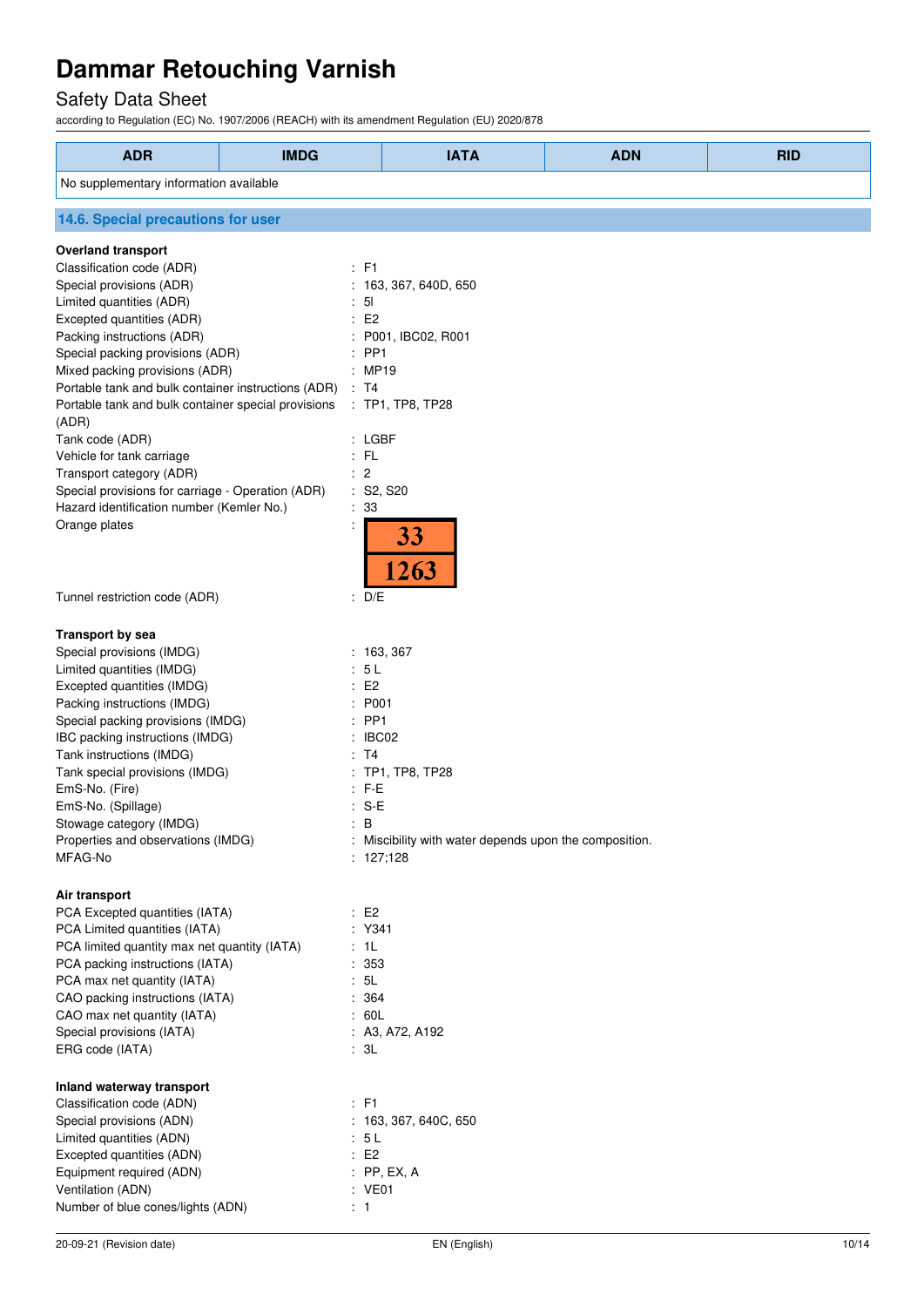## Safety Data Sheet

according to Regulation (EC) No. 1907/2006 (REACH) with its amendment Regulation (EU) 2020/878

| <b>Rail transport</b>                                        |                              |
|--------------------------------------------------------------|------------------------------|
| Classification code (RID)                                    | $\pm$ F1                     |
| Special provisions (RID)                                     | $: \; 163,367,640 \$ {G},650 |
| Excepted quantities (RID)                                    | E2                           |
| Packing instructions (RID)                                   | : P001                       |
| Special packing provisions (RID)                             | $:$ PP1                      |
| Mixed packing provisions (RID)                               | : MP19                       |
| Portable tank and bulk container instructions (RID)          | : T4                         |
| Portable tank and bulk container special provisions<br>(RID) | $:$ TP1. TP8. TP28           |
| Tank codes for RID tanks (RID)                               | : L1.5BN                     |
| Transport category (RID)                                     | : 2                          |
| Colis express (express parcels) (RID)                        | : CE7                        |
| Hazard identification number (RID)                           | : 33                         |

**14.7. Transport in bulk according to Annex II of Marpol and the IBC Code** 

Not applicable

## **SECTION 15: Regulatory information**

**15.1. Safety, health and environmental regulations/legislation specific for the substance or mixture** 

#### **15.1.1. EU-Regulations**

#### **EU restriction list (REACH Annex XVII)**

| Reference code | <b>Applicable on</b>                                                                                           |
|----------------|----------------------------------------------------------------------------------------------------------------|
| 3(a)           | Dammar Retouching Varnish; acetone; propan-2-one; propanone; ethanol; ethyl alcohol; methanol; turpentine, oil |
| 3(b)           | Dammar Retouching Varnish; acetone; propan-2-one; propanone; methanol; turpentine, oil                         |
| 3(c)           | Dammar Retouching Varnish; turpentine, oil                                                                     |
| 40.            | acetone; propan-2-one; propanone; ethanol; ethyl alcohol; methanol; turpentine, oil                            |
| 69             | methanol                                                                                                       |

Contains no substance on the REACH candidate list

Contains no REACH Annex XIV substances

Contains no substance subject to Regulation (EU) No 649/2012 of the European Parliament and of the Council of 4 July 2012 concerning the export and import of hazardous chemicals.

Contains no substance subject to Regulation (EU) No 2019/1021 of the European Parliament and of the Council of 20 June 2019 on persistent organic pollutants

Contains substance subject to Regulation (EU) 2019/1148 of the European Parliament and of the Council of 20 June 2019 on the marketing and use of explosives precursors.

ANNEX II REPORTABLE EXPLOSIVES PRECURSORS

List of substances on their own or in mixtures or in substances for which suspicious transactions and significant disappearances and thefts are to be reported to the relevant national contact point within 24 hours.

| <b>Name</b> | <b>CAS-No.</b> | <b>Combined</b><br><b>Nomenclature</b><br>  code (CN) | Combined Nomenclature code for mixture without<br>constituents which would determine classification under<br>another CN code |
|-------------|----------------|-------------------------------------------------------|------------------------------------------------------------------------------------------------------------------------------|
| l Acetone   | 67-64-1        | 2914 11 00                                            | ex 3824 99 92                                                                                                                |

Please see https://ec.europa.eu/home-affairs/system/files/2021-05/list\_of\_competent\_authorities\_and\_national\_contact\_points\_en.pdf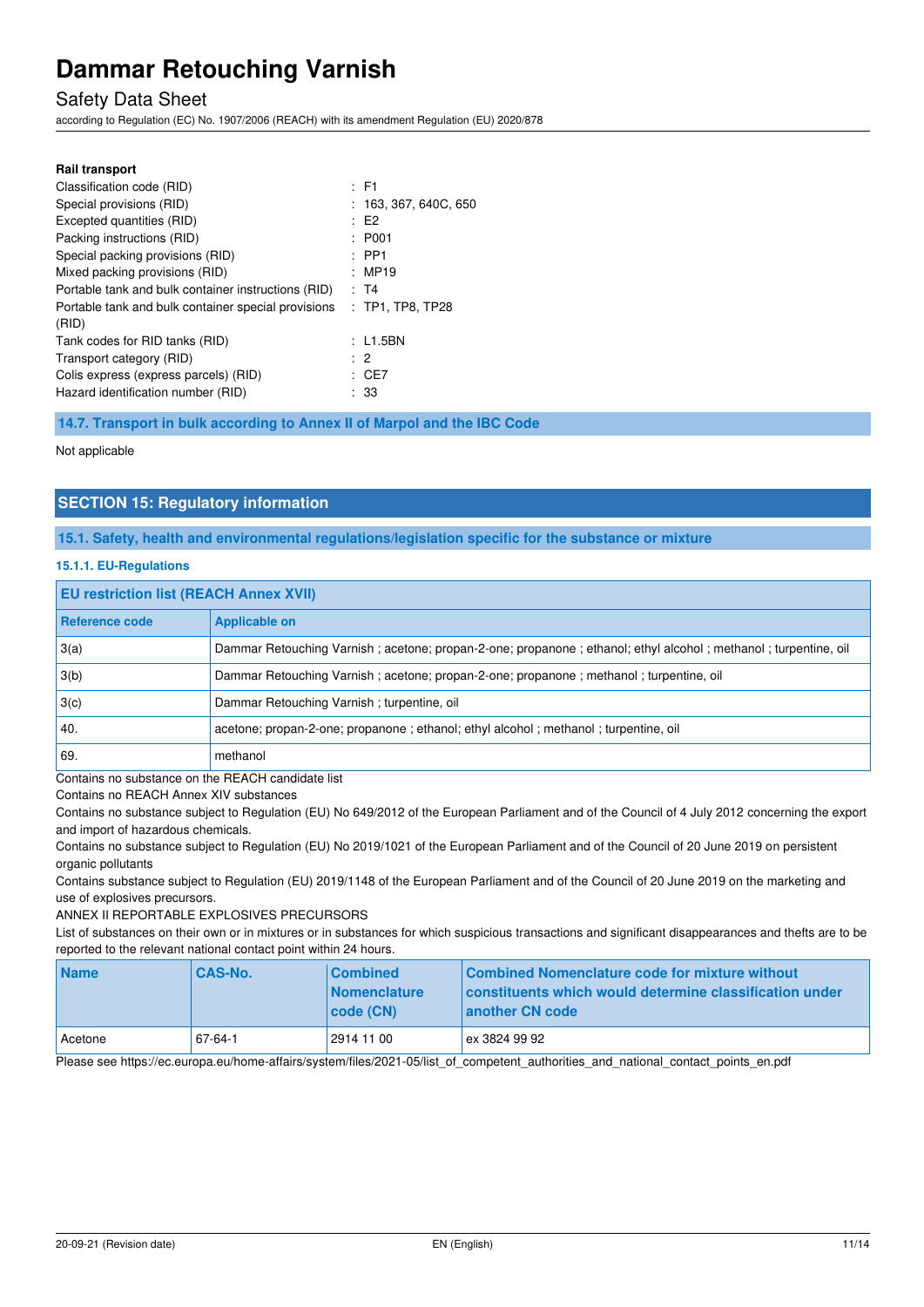## Safety Data Sheet

according to Regulation (EC) No. 1907/2006 (REACH) with its amendment Regulation (EU) 2020/878

### **Directive 2012/18/EU (SEVESO III)**

| <b>Seveso III Part I (Categories of dangerous substances)</b>                                                                                                                                                                                                                                                                                                           | <b>Qualifying quantity (tonnes)</b> |                   |  |
|-------------------------------------------------------------------------------------------------------------------------------------------------------------------------------------------------------------------------------------------------------------------------------------------------------------------------------------------------------------------------|-------------------------------------|-------------------|--|
|                                                                                                                                                                                                                                                                                                                                                                         | <b>Lower-tier</b>                   | <b>Upper-tier</b> |  |
| <b>P5a FLAMMABLE LIQUIDS</b><br>$-$ Flammable liquids, Category 1, or<br>$-$ Flammable liquids Category 2 or 3 maintained at a temperature above their boiling<br>point, or<br>— Other liquids with a flash point $\leq 60$ °C, maintained at a temperature above their boiling<br>point                                                                                | 10                                  | 50                |  |
| <b>P5b FLAMMABLE LIQUIDS</b><br>$-$ Flammable liquids Category 2 or 3 where particular processing conditions, such as high<br>pressure or high temperature, may create major-accident hazards, or<br>— Other liquids with a flash point ≤ 60 °C where particular processing conditions, such as<br>high pressure or high temperature, may create major-accident hazards | 50                                  | 200               |  |
| <b>P5c FLAMMABLE LIQUIDS</b><br>Flammable liquids, Categories 2 or 3 not covered by P5a and P5b                                                                                                                                                                                                                                                                         | 5000                                | 50000             |  |

### **15.1.2. National regulations**

#### **Netherlands**

| SZW-lijst van kankerverwekkende stoffen            | : ethanol; ethyl alcohol, turpentine, oil are listed |
|----------------------------------------------------|------------------------------------------------------|
| SZW-lijst van mutagene stoffen                     | : turpentine, oil is listed                          |
| SZW-lijst van reprotoxische stoffen - Borstvoeding | : ethanol; ethyl alcohol is listed                   |
| SZW-lijst van reprotoxische stoffen -              | : ethanol; ethyl alcohol is listed                   |
| Vruchtbaarheid                                     |                                                      |
| SZW-lijst van reprotoxische stoffen – Ontwikkeling | : ethanol; ethyl alcohol is listed                   |
|                                                    |                                                      |

**15.2. Chemical safety assessment** 

No chemical safety assessment has been carried out

## **SECTION 16: Other information**

| Indication of changes |                                |               |                 |
|-----------------------|--------------------------------|---------------|-----------------|
| <b>Section</b>        | <b>Changed item</b>            | <b>Change</b> | <b>Comments</b> |
|                       | Revision date                  | Modified      |                 |
|                       | Supersedes                     | Modified      |                 |
|                       | SDS EU format                  | Modified      |                 |
| 2.2                   | Precautionary statements (CLP) | Modified      |                 |
| 11.1                  | ATE CLP (oral)                 | Modified      |                 |
| 11.1                  | ATE CLP (dermal)               | Modified      |                 |
| 11.1                  | ATE CLP (dust, mist)           | Modified      |                 |
| 15.1                  | <b>REACH Annex XVII</b>        | Added         |                 |
| 16                    | Data sources                   | Modified      |                 |

| <b>Abbreviations and acronyms:</b> |                                                                                     |  |
|------------------------------------|-------------------------------------------------------------------------------------|--|
| <b>ADR</b>                         | European Agreement concerning the International Carriage of Dangerous Goods by Road |  |
| <b>ATE</b>                         | Acute Toxicity Estimate                                                             |  |
| <b>CAS</b>                         | CAS (Chemical Abstracts Service) number                                             |  |
| CLP                                | Classification Labelling Packaging Regulation; Regulation (EC) No 1272/2008         |  |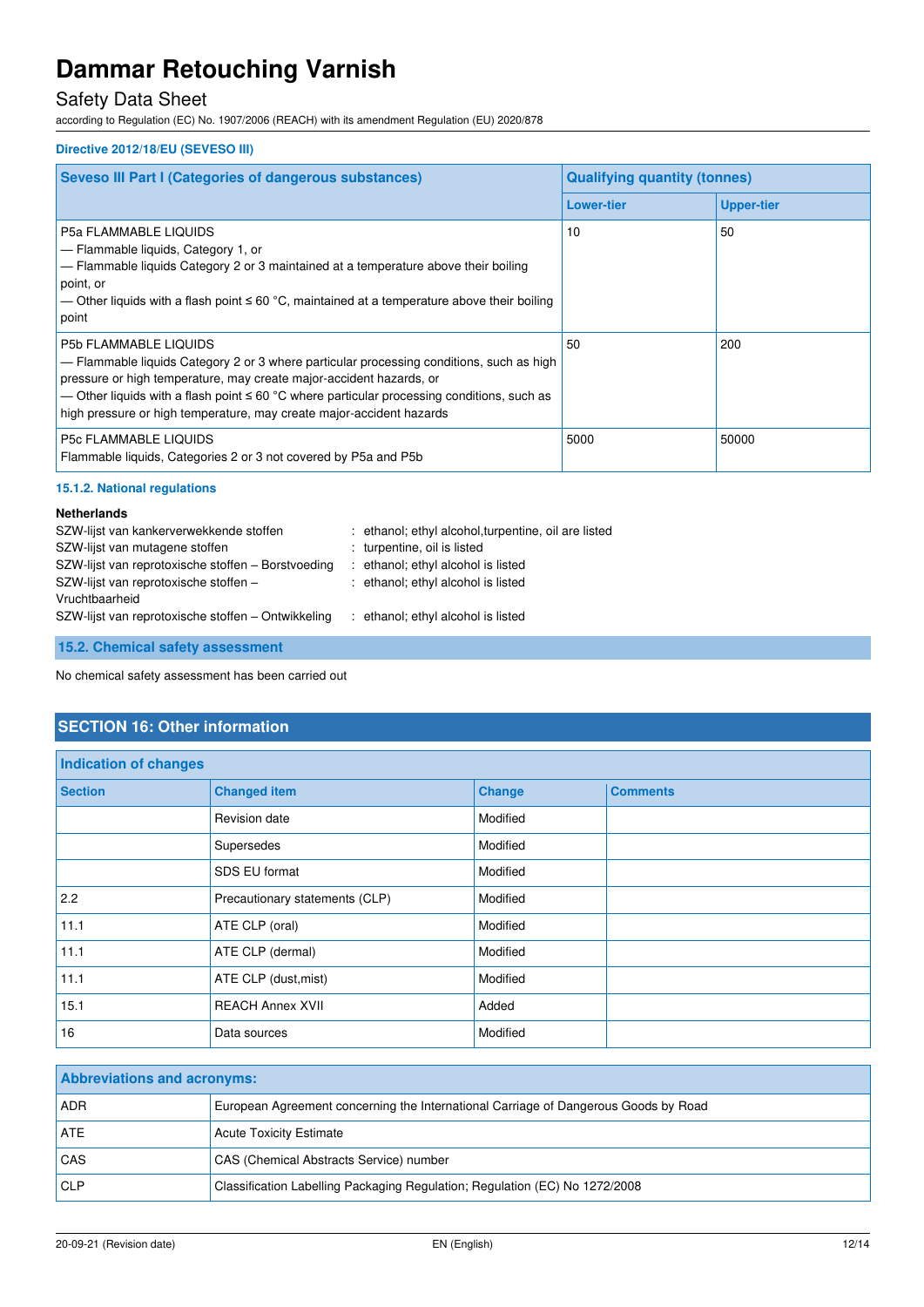## Safety Data Sheet

according to Regulation (EC) No. 1907/2006 (REACH) with its amendment Regulation (EU) 2020/878

| <b>Abbreviations and acronyms:</b> |                                                                                                                                                                                        |  |
|------------------------------------|----------------------------------------------------------------------------------------------------------------------------------------------------------------------------------------|--|
|                                    | CMR: Carcinogeen, Mutageen, Reprotoxisch                                                                                                                                               |  |
|                                    | CSA: Chemical Safety Assessment                                                                                                                                                        |  |
|                                    | <b>CSR: Chemical Safety Report</b>                                                                                                                                                     |  |
| <b>DNEL</b>                        | Derived-No Effect Level                                                                                                                                                                |  |
|                                    | EC50: Median Effective Concentration (required to induce a 50% effect)                                                                                                                 |  |
|                                    | EINECS: European Inventory of Existing Commercial Chemical Substances                                                                                                                  |  |
|                                    | GHS: Globally Harmonized System of Classification and Labelling of Chemicals                                                                                                           |  |
|                                    | IATA: International Air Transport Association                                                                                                                                          |  |
|                                    | IMDG: International Maritime Code for Dangerous Goods                                                                                                                                  |  |
|                                    | LC50: Lethal concentration, 50 percent                                                                                                                                                 |  |
|                                    | LD50: Lethal dose, 50 percent                                                                                                                                                          |  |
| <b>PBT</b>                         | Persistent Bioaccumulative Toxic                                                                                                                                                       |  |
|                                    | PNEC: Predicted No Effect Concentration (for environment)                                                                                                                              |  |
|                                    | REACH: Registration, Evaluation and Authorisation of Chemical substances                                                                                                               |  |
|                                    | RID: Règlement international concernant le transport des marchandises dangereuses par chemin de fer (Regulations<br>Concerning the International Transport of Dangerous Goods by Rail) |  |
|                                    | SVHC: Substances of Very High Concern                                                                                                                                                  |  |
| vPvB                               | Very Persistent and Very Bioaccumulative                                                                                                                                               |  |

Data sources **1997/2006** : ECHA (European Chemicals Agency). according to Regulation (EC) No. 1907/2006 (REACH) with its amendment Regulation (EU) 2020/878.

Other information **interest in the information** : DISCLAIMER OF LIABILITY The information in this SDS was obtained from sources which we believe are reliable. However, the information is provided without any warranty, express or implied, regarding its correctness. The conditions or methods of handling, storage, use or disposal of the product are beyond our control and may be beyond our knowledge. For this and other reasons, we do not assume responsibility and expressly disclaim liability for loss, damage or expense arising out of or in any way connected with the handling, storage, use or disposal of the product. This SDS was prepared and is to be used only for this product. If the product is used as a component in another product, this SDS information may not be applicable. REACH Disclaimer:

This information is based on current knowledge. Consistency of data in the SDS with CSR is considered, as far as the information is available at the time of compilation (cfr Revision date and Version number).

| <b>Full text of H- and EUH-statements:</b> |                                                                   |  |
|--------------------------------------------|-------------------------------------------------------------------|--|
| Acute Tox. 3 (Dermal)                      | Acute toxicity (dermal), Category 3                               |  |
| Acute Tox. 3 (Inhalation)                  | Acute toxicity (inhal.), Category 3                               |  |
| Acute Tox. 3 (Oral)                        | Acute toxicity (oral), Category 3                                 |  |
| Acute Tox. 4 (Dermal)                      | Acute toxicity (dermal), Category 4                               |  |
| Acute Tox. 4 (Inhalation)                  | Acute toxicity (inhal.), Category 4                               |  |
| Acute Tox. 4 (Oral)                        | Acute toxicity (oral), Category 4                                 |  |
| <b>Aquatic Chronic 1</b>                   | Hazardous to the aquatic environment - Chronic Hazard, Category 1 |  |
| Asp. Tox. 1                                | Aspiration hazard, Category 1                                     |  |
| Eye Irrit. 2                               | Serious eye damage/eye irritation, Category 2                     |  |
| Flam. Lig. 2                               | Flammable liquids, Category 2                                     |  |